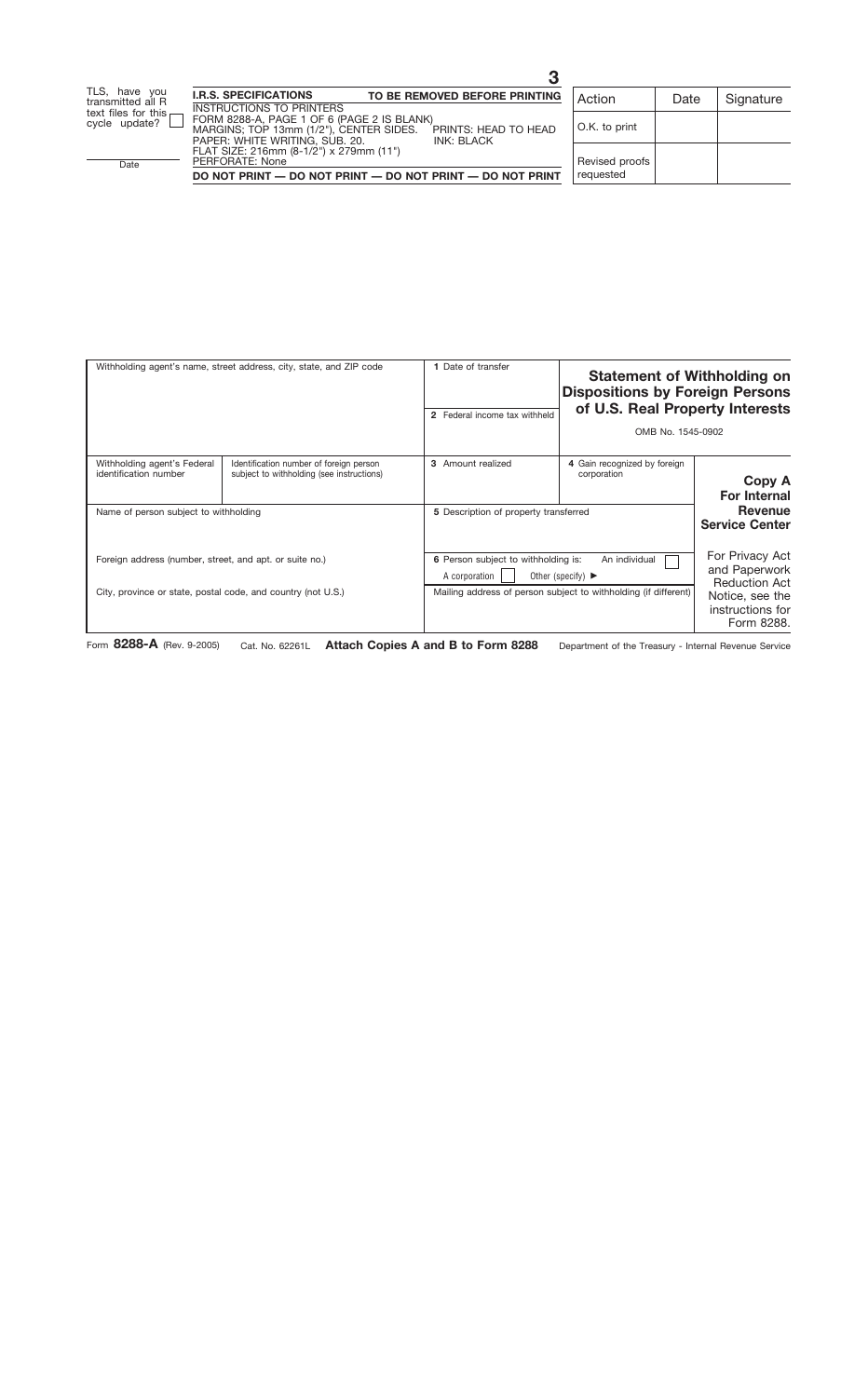| Withholding agent's name, street address, city, state, and ZIP code |                                                                                      | 1 Date of transfer<br>2 Federal income tax withheld                                                            | <b>Statement of Withholding on</b><br><b>Dispositions by Foreign Persons</b><br>of U.S. Real Property Interests<br>OMB No. 1545-0902 |                                                                               |
|---------------------------------------------------------------------|--------------------------------------------------------------------------------------|----------------------------------------------------------------------------------------------------------------|--------------------------------------------------------------------------------------------------------------------------------------|-------------------------------------------------------------------------------|
| Withholding agent's Federal<br>identification number                | Identification number of foreign person<br>subject to withholding (see instructions) | 3 Amount realized                                                                                              | 4 Gain recognized by foreign<br>corporation                                                                                          | Copy B<br>Send to<br><b>Internal</b>                                          |
| Name of person subject to withholding                               |                                                                                      | 5 Description of property transferred                                                                          |                                                                                                                                      | Revenue<br><b>Service Center</b><br>(For Use by<br><b>Person</b>              |
| Foreign address (number, street, and apt. or suite no.)             |                                                                                      | 6 Person subject to withholding is:<br>An individual<br>A corporation<br>Other (specify) $\blacktriangleright$ |                                                                                                                                      | Subject to<br><b>Withholding</b> )                                            |
| City, province or state, postal code, and country (not U.S.)        |                                                                                      |                                                                                                                | Mailing address of person subject to withholding (if different)                                                                      | This information is<br>being furnished to<br>the Internal<br>Revenue Service. |

Form 8288-A (Rev. 9-2005) **Department of the Treasury - Internal Revenue Service**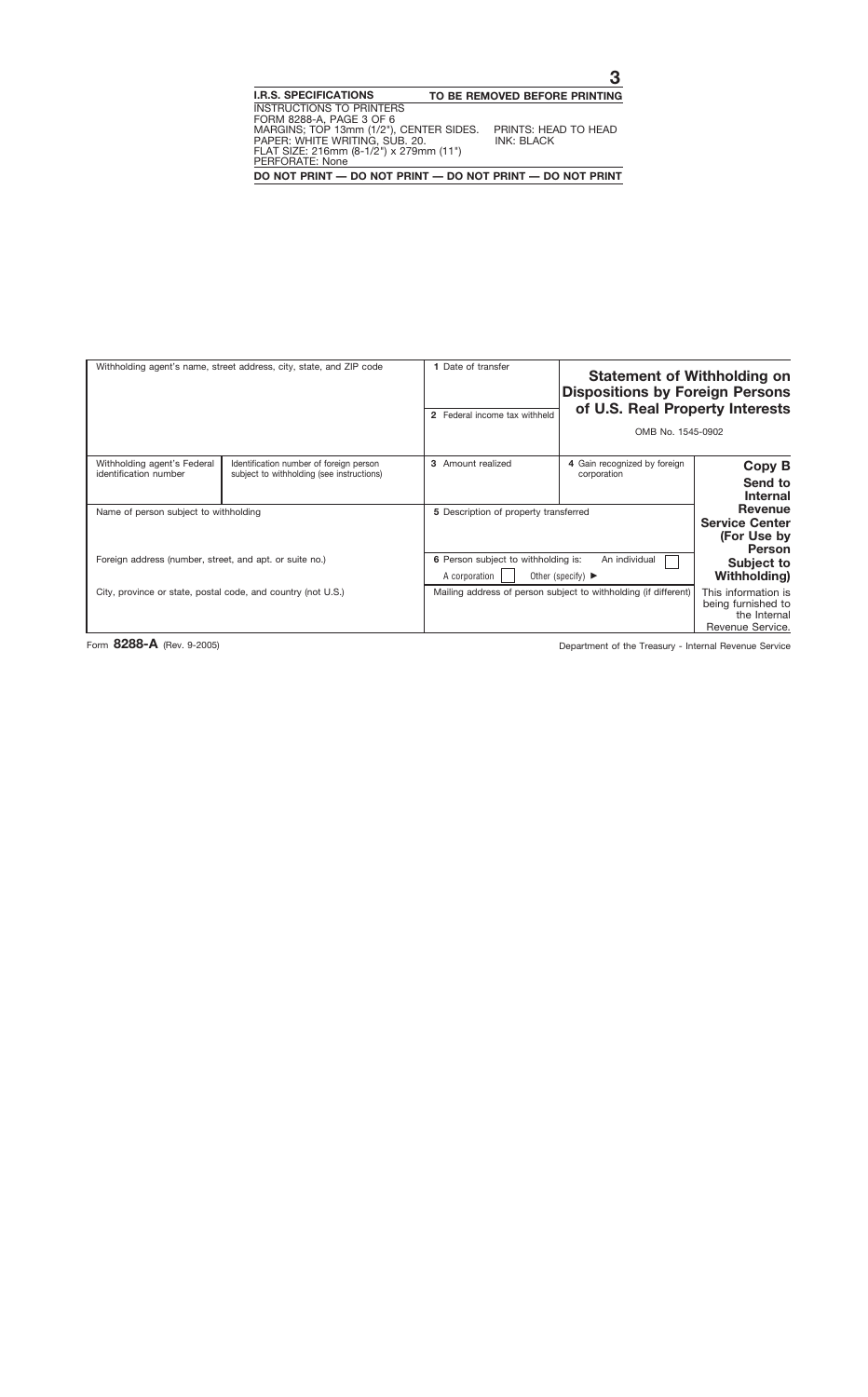## **Instructions for the Person Subject to Withholding**

Generally, if you are a foreign person that disposes of real property located in the United States as seller or transferor, the buyer or other transferee must withhold 10% of the amount realized. Certain foreign interest holders that are beneficiaries or shareholders are subject to federal income tax withholding at a rate of 35%.

You must file a U.S. tax return (Form 1040NR, 1041, 1065, 1065-B, or 1120-F) to report the sale or other disposition as effectively connected with the conduct of a trade or business in the United States. To receive credit for any federal income tax withheld shown in box 2, attach Form 8288-A to your tax return, unless you make a request for early refund. Foreign partnerships, other than publicly traded partnerships, should report the withholding on Form 8804, Annual Return for Partnership Withholding Tax (Section 1446), and attach Form 8288-A. Publicly traded partnerships, and nominees of such partnerships, should use Forms 1042 and 1042-S to report the withholding. See Pub. 515, Withholding of Tax on Nonresident Aliens and Foreign Entities, and Pub. 519, U.S. Tax Guide for Aliens, for more information.

If the amount shown in box 2 is greater than your maximum tax liability, you may apply for an early refund. However, you must still file your tax return when due. To apply for an early refund, you must first get a withholding certificate. No particular form is required for an application for early refund, but it must include the following information in separate paragraphs numbered as shown below:

**1.** Your name, address, and U.S. taxpayer identification number,

**2.** The amount required to be withheld as stated in the withholding certificate issued by the IRS,

**3.** The amount withheld shown in box 2 (attach a copy of this Form 8288-A), and

**4.** The amount to be refunded.

Send your application for a withholding certificate and/or application for early refund to the Director, Philadelphia Service Center, P.O. Box 21086, FIRPTA Unit, Philadelphia, PA 19114-0586.

See Regulations sections 1.1445-3 and 1.1445-6, Rev. Proc. 2000-35, and Form 8288-B, Application for Withholding Certificate for Dispositions by Foreign Persons of U.S. Real Property Interests, for information about withholding certificates.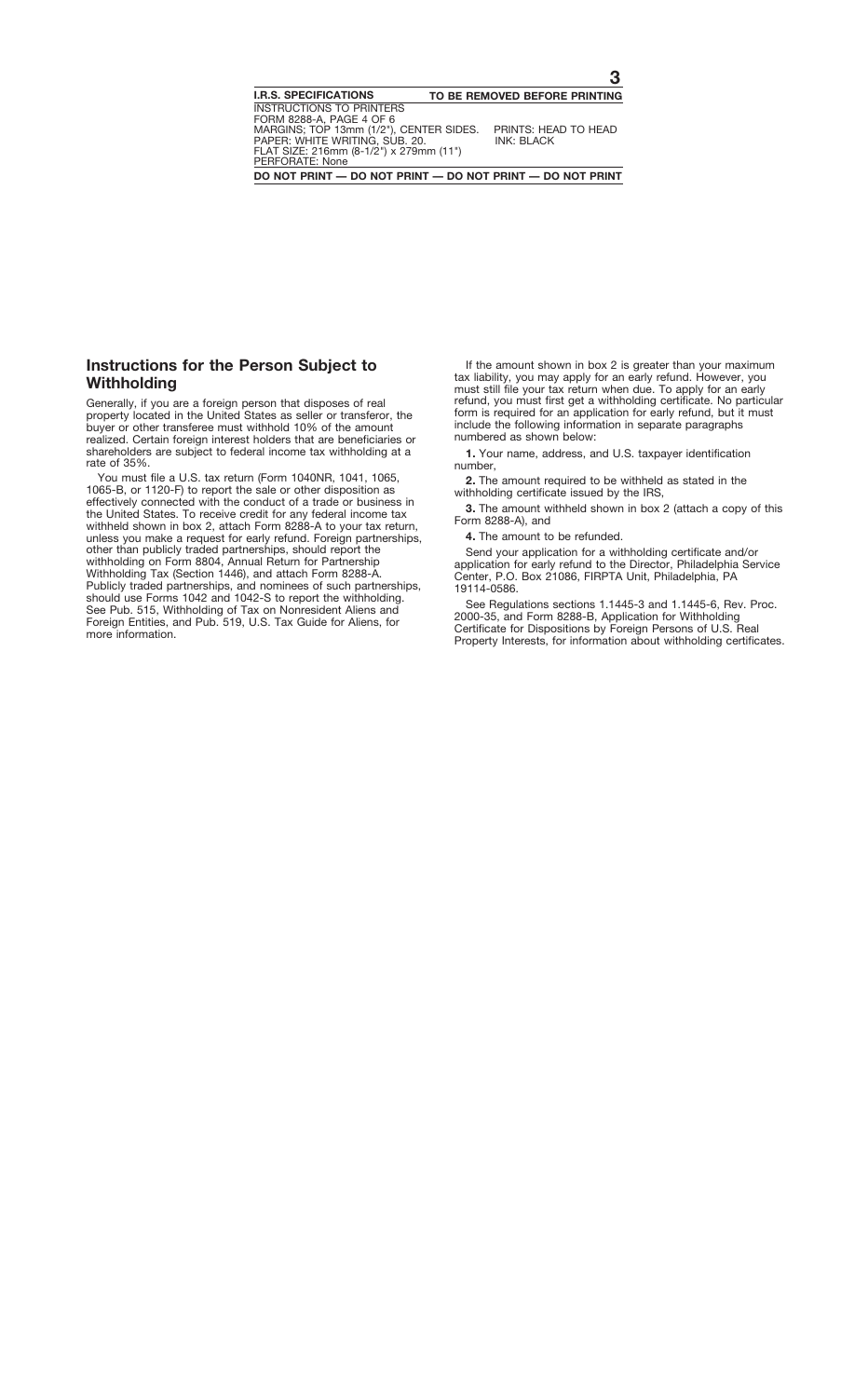| Withholding agent's name, street address, city, state, and ZIP code                                                     |                                                                                      | 1 Date of transfer<br>2 Federal income tax withheld        | <b>Statement of Withholding on</b><br><b>Dispositions by Foreign Persons</b><br>of U.S. Real Property Interests<br>OMB No. 1545-0902                             |                                              |
|-------------------------------------------------------------------------------------------------------------------------|--------------------------------------------------------------------------------------|------------------------------------------------------------|------------------------------------------------------------------------------------------------------------------------------------------------------------------|----------------------------------------------|
| Withholding agent's Federal<br>identification number<br>Name of person subject to withholding                           | Identification number of foreign person<br>subject to withholding (see instructions) | 3 Amount realized<br>5 Description of property transferred | 4 Gain recognized by foreign<br>corporation                                                                                                                      | Copy C<br><b>For</b><br>Withholding<br>Agent |
| Foreign address (number, street, and apt. or suite no.)<br>City, province or state, postal code, and country (not U.S.) |                                                                                      | A corporation                                              | 6 Person subject to withholding is:<br>An individual<br>Other (specify) $\blacktriangleright$<br>Mailing address of person subject to withholding (if different) |                                              |

Form 8288-A (Rev. 9-2005) **Keep for your records** Department of the Treasury - Internal Revenue Service